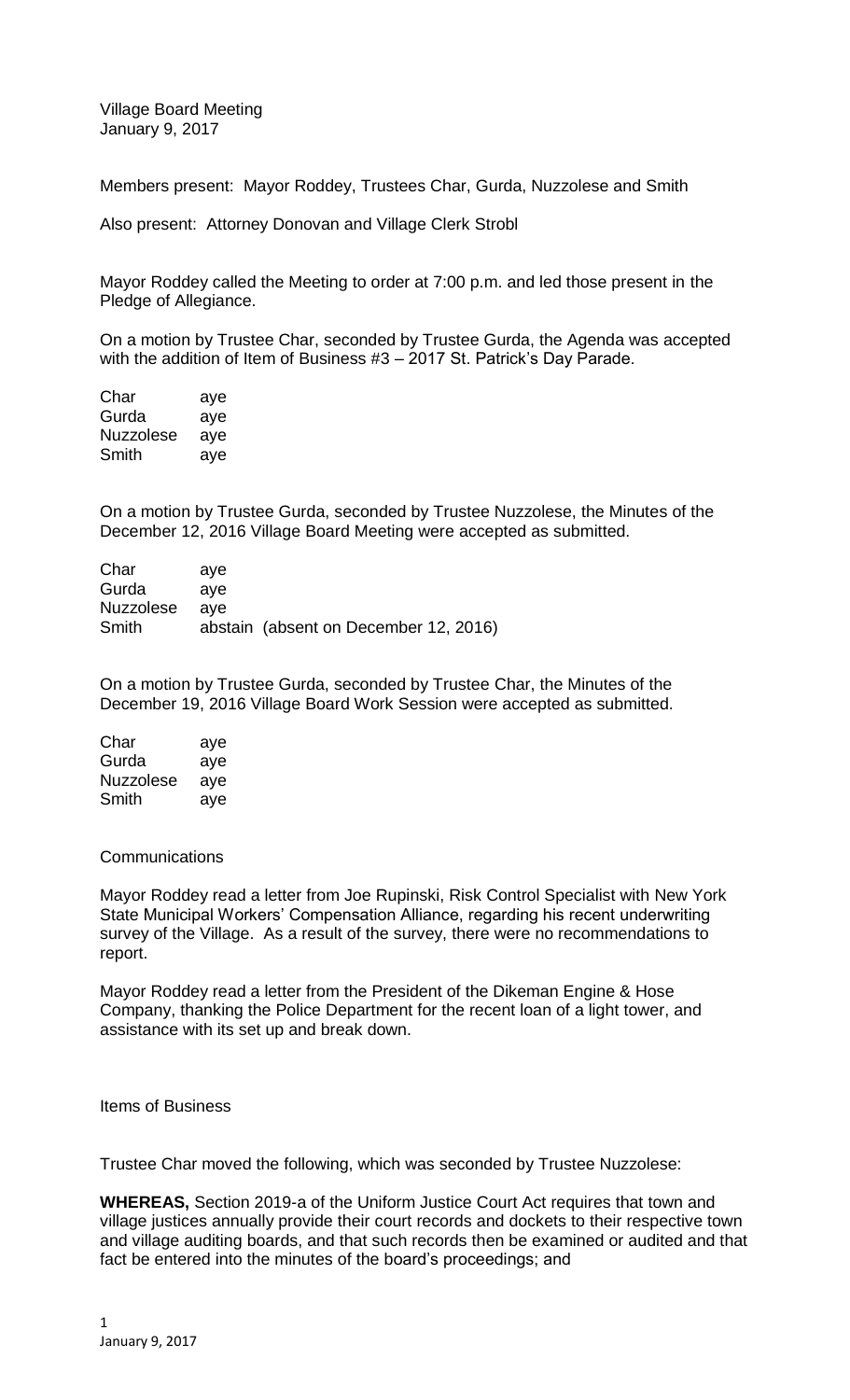**WHEREAS,** the Unified Court System's *Action Plan for the Justice Courts,* announced November 2006, includes initiatives to improve accountability and controls over Justice Court finances and records, including an increased monitoring of town and village board compliance with section 2019-a; now, therefore,

**BE IT RESOLVED,** that the Village Board of the Village of Goshen acknowledges that the required audit has been conducted by Nugent & Haeussler, P.C., and delivered to the Village on December 28, 2016.

| Char      | aye |
|-----------|-----|
| Gurda     | aye |
| Nuzzolese | aye |
| Smith     | aye |

On a motion by Trustee Char, seconded by Trustee Gurda, the Board authorized the expenditure of \$500.00 for Dispute Resolution Training, to be presented by the Dispute Resolution Center of Orange, Putnam Sullivan and Ulster Counties

| Char             | aye |
|------------------|-----|
| Gurda            | aye |
| <b>Nuzzolese</b> | aye |
| Smith            | aye |

On a motion by Trustee Gurda, seconded by Trustee Nuzzolese, permission is hereby granted to the Mid-Hudson St. Patrick's Day Parade Committee to hold their 41<sup>st</sup> Annual St. Patrick's Day Parade in the Village of Goshen on Sunday, March 12, 2017. The Village of Goshen agrees to extend the necessary insurance coverage.

| Char      | aye |
|-----------|-----|
| Gurda     | aye |
| Nuzzolese | aye |
| Smith     | ave |

## Mayor/Trustee Comments

Trustee Char thanked the Mayor, Molly O'Donnell, and the members of Illuminate Goshen for the successful New Year's Eve ball drop and associated events. He also expressed appreciation for the work of the Police Department.

Trustee Smith congratulated those involved with the New Year's Eve festivities, and thanked the Department of Public Works for their assistance.

Mayor Roddey expressed gratitude to all who worked at and attended the event.

Mayor Roddey recused himself from the Meeting, due to a familial relationship.

Deputy Mayor Char discussed the Goshen Public Library letter requesting a fee waiver for the demolition permit and building construction permit associated with the new library construction.

Board Members discussed the fact that the school district taxing area is not concurrent, but rather is larger than the Village's.